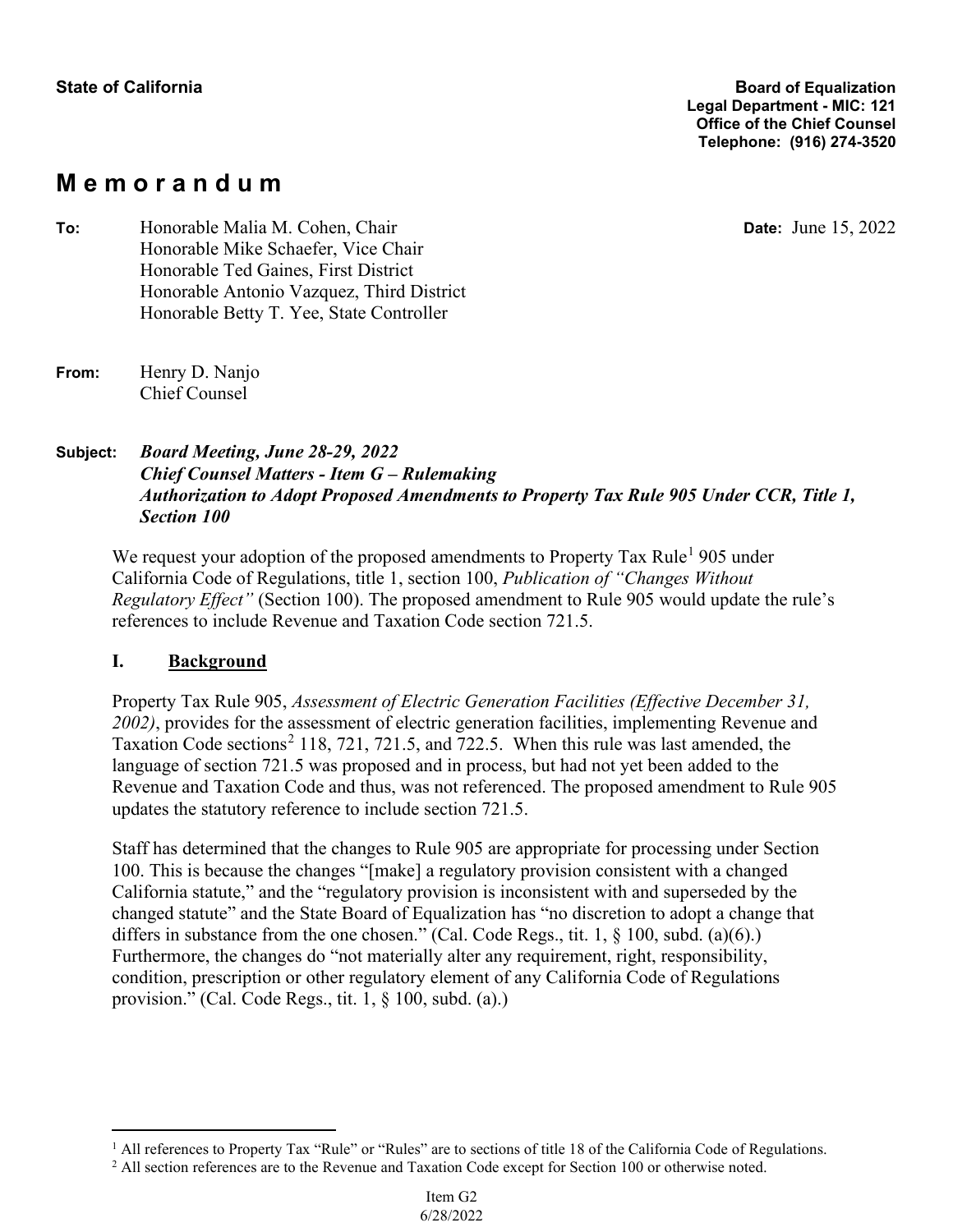# **II. Staff's Recommendation**

Based on the information stated above, staff requests the adoption of the proposed changes to Rule 905 under Section 100, without the normal notice and public hearing process. These changes are appropriate for processing under Section 100 because the changes are consistent with current law and do not materially alter any requirement, right, responsibility, condition, prescription, or other regulatory element of any California Code of Regulations provision.

The proposed amendments to the Rule are attached hereto, in strikeout and underline format. If you need more information or have any questions, please contact Honey Her, Regulations Coordinator, by telephone at (916) 274-3523 or by email at Honey. Her@boe.ca.gov.

Recommended by: Approved:

 $\frac{1}{2}$  T velle Slowers /s/ Henry Nanjo /s/ Yvette Stowers

Henry D. Nanjo, Chief Counsel Yvette M. Stowers, Executive Director

Approved: BOARD APPROVED on:

 $\overline{\phantom{a}}$ /s/ David Yeung

David Yeung, Deputy Director Property Tax Department

 Catherine Taylor, Chief Board Proceedings Division

Attachment: Text of Proposed Amendments to Rule 905

cc: Ms. Yvette M. Stowers Mr. Henry Nanjo Mr. David Yeung Ms. Lisa Thompson